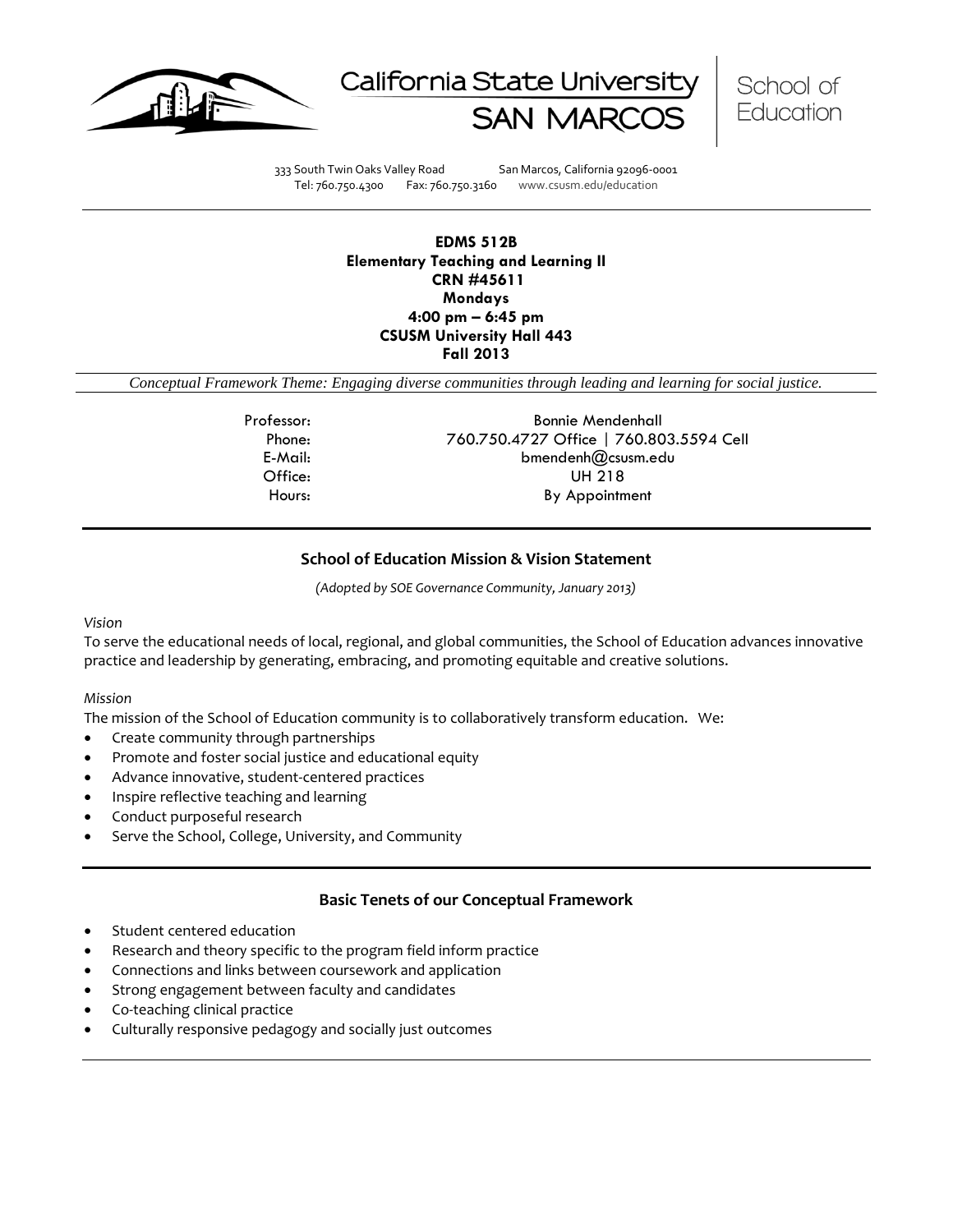# **COURSE DESCRIPTION**

Focuses on developing an advanced understanding of learning theory and instructional practice in technologyintegrated and inclusive elementary classrooms. *Enrollment restricted to students in the ICP. Prerequisite: EDMS 511B.*

**MENDENHALL:** This course requires participation in public schools and other education-related contexts. This course is designed:

- to extend pre-service candidates' understandings about numerous philosophies of teaching and learning;
- to inform pre-service candidates about key concepts and procedures as they relate to students learning English and students with special education labels;
- to encourage further infusion of technology into curriculums.

## **Course Prerequisites:**

Admission to the Multiple Subject/CLAD teacher Credential Program.

## **Course Objectives**

The purposes of this course are threefold:

- to expand pre-service candidates knowledge about general learning theories and experiences with a range of pedagogical practices;
- to enhance pre-service candidates' awareness of the multiple perspectives and learning styles that exist in diverse classrooms and other education-related settings;
- to provide a safe environment for pre-service candidates' discussion of, and experimentation with, a variety of techniques and methods of instruction.

## **Required Texts**

- Wiggins and McTighe, (2000) *Understanding by Design* Association of Supervision and Curriculum Development
- Lemov, D., (2010) *Teach Like a Champion*, Josesy Boss Teacher Publication, , San Francisco, California.
- Turnbull A., Turnbull, R. & Wehmeyer, M.L. (2010). *Exceptional lives: Special education in today's school* (6th ed). Upper Saddle River, NJ: Pearson, Merrill Prentice Hall.

## **Authorization to Teach English Learners**

This credential program has been specifically designed to prepare teachers for the diversity of languages often encountered in California public school classrooms. The authorization to teach English learners is met through the infusion of content and experiences within the credential program, as well as additional coursework. Candidates successfully completing this program receive a credential with authorization to teach English learners. *(Approved by CCTC in SB 2042 Program Standards, August 02)*

## **STUDENT LEARNING OUTCOMES**

# **Teacher Performance Expectation (TPE) Competencies**

The course objectives, assignments, and assessments have been aligned with the CTC standards for Multiple Subject Credential. This course is designed to help teachers seeking a California teaching credential to develop the skills, knowledge, and attitudes necessary to assist schools and district in implementing effective programs for all students. The successful candidate will be able to merge theory and practice in order to realize a comprehensive and extensive educational program for all students. You will be required to formally address the following TPEs in this course:

- TPE 6d Engaging and supporting all learners (Student Study Team Assignment)
- TPE 9 Creating & managing effective instructional time (Classroom Management Assignment)

## **California Teacher Performance Assessment (CalTPA)**

Beginning July 1, 2008 all California credential candidates must successfully complete a state-approved system of teacher performance assessment (TPA), to be embedded in the credential program of preparation. At CSUSM this assessment system is called the CalTPA or the TPA for short.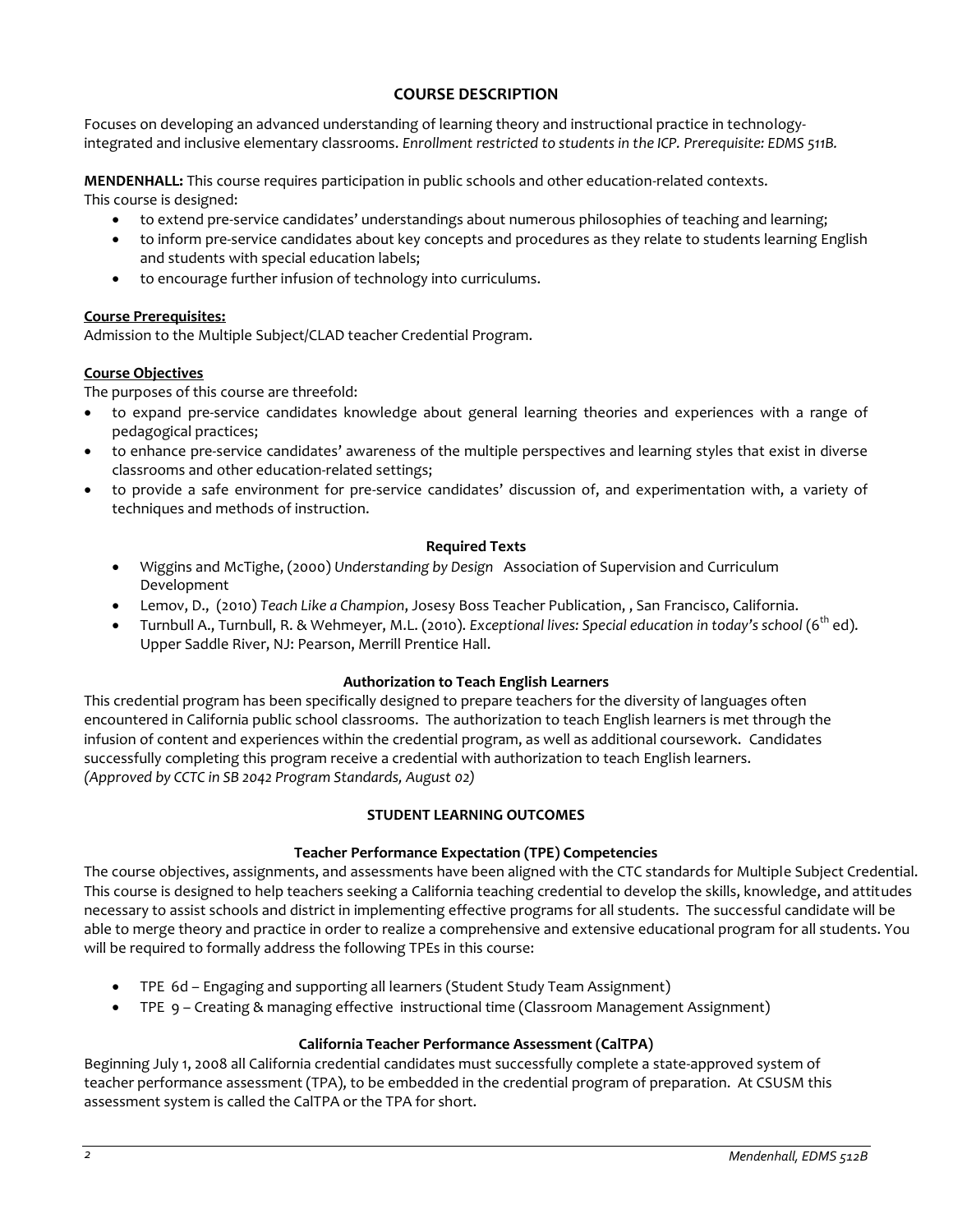To assist your successful completion of the TPA, a series of informational seminars are offered over the course of the program. TPA related questions and logistical concerns are to be addressed during the seminars. Your attendance to TPA seminars will greatly contribute to your success on the assessment.

Additionally, SoE classes use common pedagogical language, lesson plans (lesson designs), and unit plans (unit designs) in order to support and ensure your success on the TPA and more importantly in your credential program.

The CalTPA Candidate Handbook, TPA seminar schedule, and other TPA support materials can be found on the SoE website: <http://www.csusm.edu/education/CalTPA/ProgramMaterialsTPA.html>

## **Assessment of Professional Dispositions**

Assessing a candidate's dispositions within a professional preparation program is recognition that teaching and working with learners of all ages requires not only specific content knowledge and pedagogical skills, but positive attitudes about multiple dimensions of the profession. The School of Education has identified six dispositions – social justice and equity, collaboration, critical thinking, professional ethics, reflective teaching and learning, and life-long learning—and developed an assessment rubric. For each dispositional element, there are three levels of performance *unacceptable*, *initial target*, and *advanced target*. The description and rubric for the three levels of performance offer measurable behaviors and examples.

The assessment is designed to provide candidates with ongoing feedback for their growth in professional dispositions and includes a self-assessment by the candidate. The dispositions and rubric are presented, explained and assessed in one or more designated courses in each program as well as in clinical practice. Based upon assessment feedback candidates will compose a reflection that becomes part of the candidate's Teaching Performance Expectation portfolio. Candidates are expected to meet the level of *initial target* during the program.

## **School of Education Attendance Policy**

Due to the dynamic and interactive nature of courses in the School of Education, all candidates are expected to attend all classes and participate actively. At a minimum, candidates must attend more than 80% of class time, or s/he may not receive a passing grade for the course at the discretion of the instructor. Individual instructors may adopt more stringent attendance requirements. Should the candidate have extenuating circumstances, s/he should contact the instructor as soon as possible. *(Adopted by the COE Governance Community, December, 1997).*

*This course:* 

*Students missing more than one class session cannot earn an A or A-.* 

*Students missing more than two class sessions cannot earn a B or B+.* 

*Students missing more than three classes cannot earn a C+.* 

*Arriving late or leaving early by more than 20 minutes counts as an absence.* 

*Notifying the instructor does not constitute an excuse. All assignments must be turned in on due date even in case of an absence.*

## **Students with Disabilities Requiring Reasonable Accommodations**

Candidates with disabilities who require reasonable accommodations must be approved for services by providing appropriate and recent documentation to the Office of Disable Student Services (DSS). This office is located in Craven Hall 4300, and can be contacted by phone at (760) 750-4905, or TTY (760) 750-4909. Candidates authorized by DSS to receive reasonable accommodations should meet with their instructor during office hours or, in order to ensure confidentiality, in a more private setting.

## **All University Writing Requirement**

In keeping with the All-University Writing Requirement, all 3 unit courses must have a writing component of at least 2,500 words (approximately). This will be met through written assignments.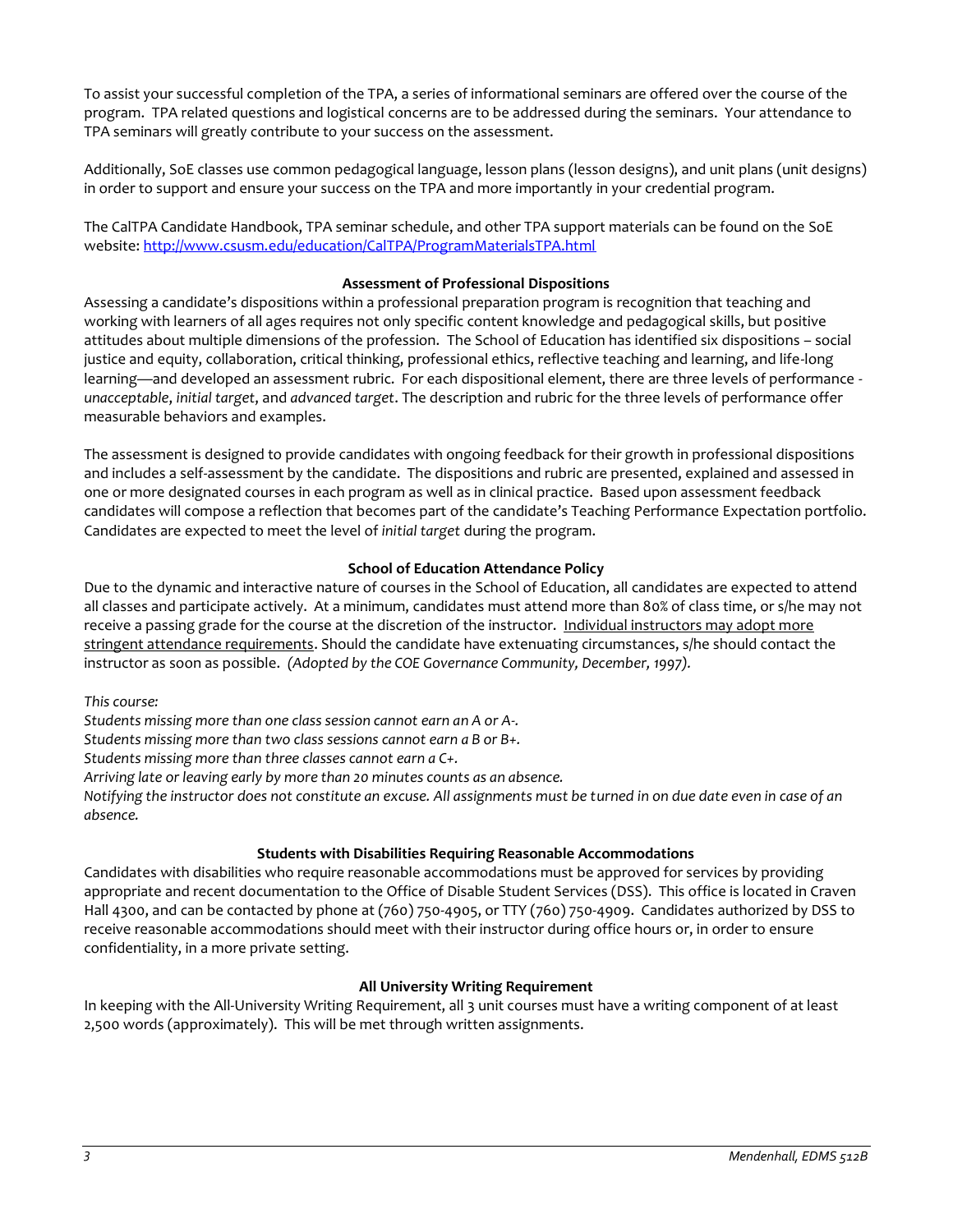## **CSUSM Academic Honesty Policy**

"Students will be expected to adhere to standards of academic honesty and integrity, as outlined in the Student Academic Honesty Policy. All written work and oral presentation assignments must be original work. All ideas/materials that are borrowed from other sources must have appropriate references to the original sources. Any quoted material should give credit to the source and be punctuated with quotation marks.

Students are responsible for honest completion of their work including examinations. There will be no tolerance for infractions. If you believe there has been an infraction by someone in the class, please bring it to the instructor's attention. The instructor reserves the right to discipline any student for academic dishonesty in accordance with the general rules and regulations of the university. Disciplinary action may include the lowering of grades and/or the assignment of a failing grade for an exam, assignment, or the class as a whole."

Incidents of Academic Dishonesty will be reported to the Dean of Students. Sanctions at the University level may include suspension or expulsion from the University.

## **Plagiarism:**

As an educator, it is expected that each candidate will do his/her own work, and contribute equally to group projects and processes. Plagiarism or cheating is unacceptable under any circumstances. If you are in doubt about whether your work is paraphrased or plagiarized see the Plagiarism Prevention for Students website [http://library.csusm.edu/plagiarism/index.html.](http://library.csusm.edu/plagiarism/index.html) If there are questions about academic honesty, please consult the University catalog.

## **Use of Technology:**

Candidates are expected to demonstrate competency in the use of various forms of technology (i.e. word processing, electronic mail, Moodle, use of the Internet, and/or multimedia presentations). Specific requirements for course assignments with regard to technology are at the discretion of the instructor. Keep a digital copy of all assignments for use in your teaching portfolio. All assignments will be submitted online, and some will be submitted in hard copy as well. Details will be given in class.

## **Electronic Communication Protocol:**

Electronic correspondence is a part of your professional interactions. If you need to contact the instructor, e-mail is often the easiest way to do so. It is my intention to respond to all received e-mails in a timely manner. Please be reminded that e-mail and on-line discussions are a very specific form of communication, with their own nuances and etiquette. For instance, electronic messages sent in all upper case (or lower case) letters, major typos, or slang, often communicate more than the sender originally intended. With that said, please be mindful of all e-mail and on-line discussion messages you send to your colleagues, to faculty members in the School of Education, or to persons within the greater educational community. All electronic messages should be crafted with professionalism and care. Things to consider:

- Would I say in person what this electronic message specifically says?
- How could this message be misconstrued?
- Does this message represent my highest self?
- Am I sending this electronic message to avoid a face-to-face conversation?

In addition, if there is ever a concern with an electronic message sent to you, please talk with the author in person in order to correct any confusion.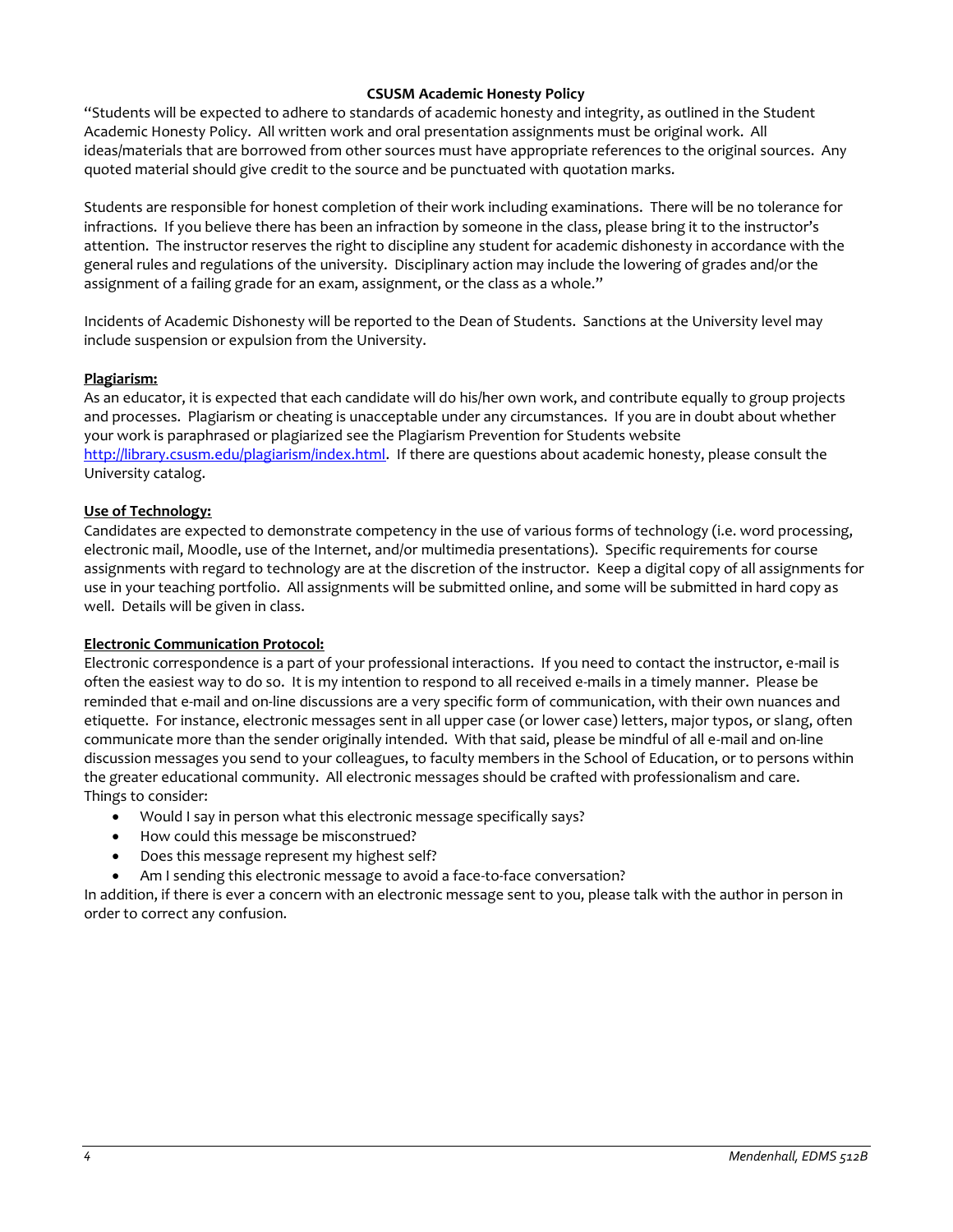## **Course Requirements**

## **Assignment Descriptions**

*(The professor reserves the right to revise, modify or change assignments in order to meet the objectives of the course.)*

## **Peer Teaching Demonstration**

You are required to sign up to facilitate discussion on an assigned reading from *Teach Like a Champion, Part 2* for one class session. You will work with two partners to prepare a 15-20 minute *learning activity* about the reading. The activity should *actively engage* the class and allow us to examine and apply the materials in a meaningful way. You will find a guide for peer presentations in the Cougar Course shell for this class. Follow this guide to complete your assignment.

## **Session Reflections and Discussion Forums**

Throughout the course you are required to submit session reflections and discussion forums dealing with a variety relevant course topics. These submissions are graded. Each submission is worth a point toward your grade. The directions for completing each of these entries are written into the Cougar course shell. Be sure to complete the reflections and discussion forums on time so as to not impede the discussions in this course.

## **IDEA Summary Activity**

In pairs, you will prepare and present an assigned section of the Turnbull text related to the 13 exceptional conditions covered by the Individuals with disabilities Education Act (IDEA)

## **IEP "Best Practices" Assignment**

In this course you will create an IEP best practices checklist based upon what you read and what you learn in class. The checklist activity is detailed in the Moodle shell and this list will be submitted on line.

## **Assistive Device Assignment**

In the partner pairs from the IDEA Summary Activity, you will explore technology bases Assistive Devices designed to support learning for students with exceptional learning needs. You will submit individual reflections based on your research to the course Moodle.

## **Yearlong Grid Activity**

This assignment requires you to work with a team to develop and report a proposed yearlong plan. You plan will cover all the appropriate learning standards for a selected grade level. Your final document will be a ten, or so, page plan for one academic year. The plan will be submitted on line, will be typed, and will conform to the format advocated by the instructor.

## **Month Long Plan**

You will create a own one month plan for this assignment. On the assigned day, bring the following artifacts to complete your assignment: a school calendar from your observation placement, a calendar grid or published planning book, and formal lesson plans for a math and language arts lesson.

## **Participation**

You will be graded on your classroom participation. It is an expectation that you will behave in a professional manner. This will require that you approach your instructor, school personnel, and colleagues in a respectful manner that emphasizes problem solving. Your full attendance means you are not distracted by electronic equipment. As a rule, cell phones should be turned off or to the vibrate mode during class. Laptop computers are essential to the process of our learning; however, it is expected that all students will avoid recreational use of computers during class and that laptops will be put away at the request of the instructor. Of course, participation all includes the extent to which you participate in class discussion, how you interact with colleagues, and that you submit all discussion forums and session reflections on time.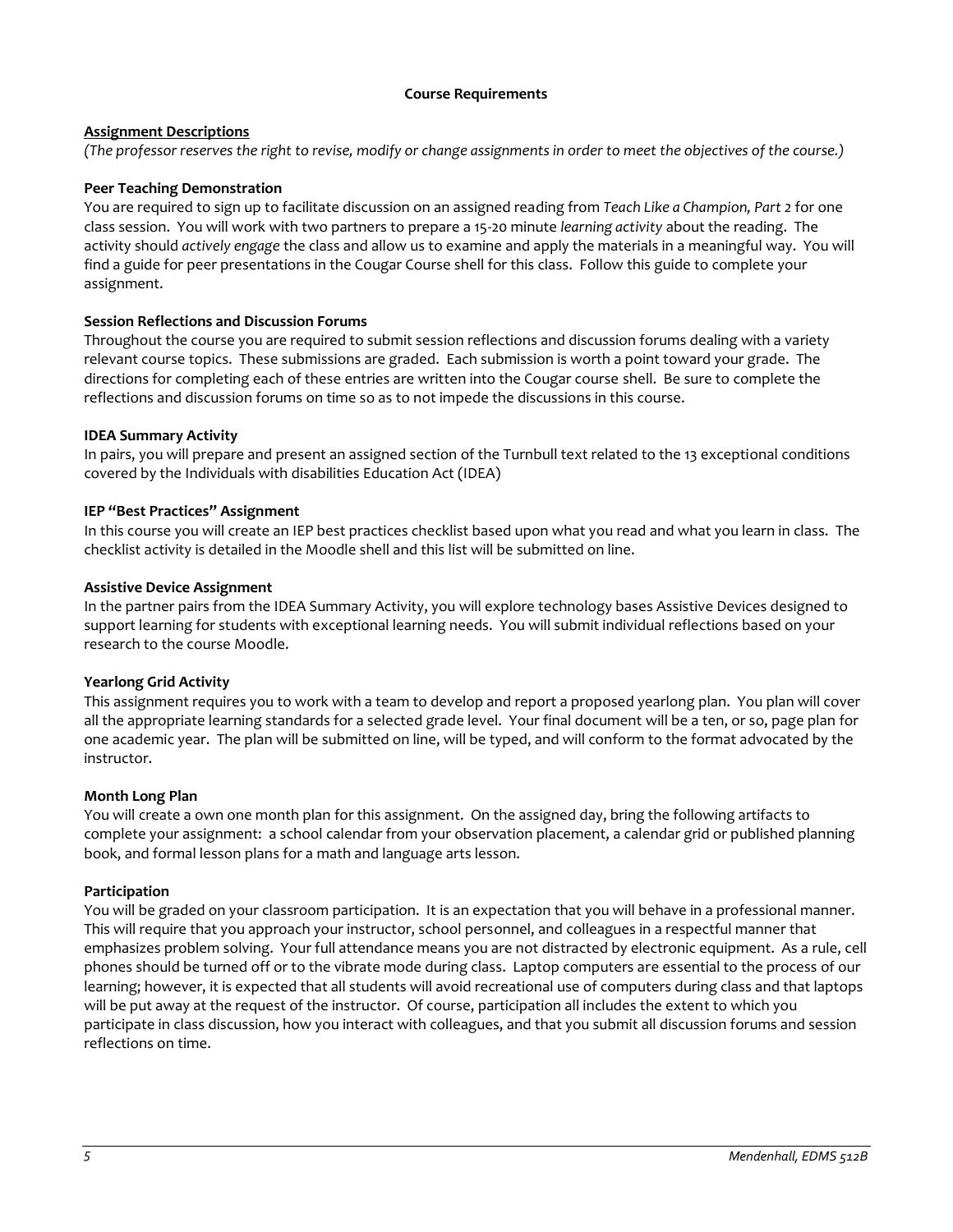## **Grading Standards**

## **512- B Course Assignments**

| Session Reflections and Forums      | 125 points  |
|-------------------------------------|-------------|
| Peer Teaching Demonstration         | 100 points  |
| <b>School Context Inquiry</b>       | 75 points   |
| IEP Best Practices Assignment       | 100 points  |
| Idea Summary Project                | 125 points  |
| <b>Assistive Devices Reflection</b> | 125 points  |
| Yearlong Grid Activity              | 125 points  |
| Month Long Plan                     | 150 points  |
| Attendance/Participation            | 75 points   |
| <b>Total</b>                        | 1000 points |

#### **Electronic Submissions of Assignments**

This course is paperless. All assignments are to be turned into the Moodle shell (a.k.a. Cougar Course) on time. Points will be deducted for late submissions as the work you do is essential to the discussions conducted in this course. Make sure you turn in the assignments in Word, 12 font, in Times New Roman.

All students will come prepared to class; readings and homework assignments are listed on the dates on which they are due.

All required work is expected to be on time. One grade level will be deducted for each class meeting for which it is late (e.g., an "A" assignment that is submitted one class session late will be marked down to a "B"). Unless prior instructor approval is secured, assignments will not be accepted three class sessions after which they are due. Exceptions will be handled on a case-by-case basis, as determined by the instructor.

It is expected that students will proofread and edit their assignments prior to submission. Students will ensure that the text is error-free (grammar, spelling), and ideas are logically and concisely presented. The assignment's grade will be negatively affected as a result of this oversight. Each written assignment will be graded approximately 80% on content and context (detail, logic, synthesis of information, depth of analysis, etc.), and 20% on mechanics (grammar, syntax, spelling, format, uniformity of citation, etc.). All citations, where appropriate, will use American Psychological Association (APA) format. Consult American Psychological Association (APA) Manual, 5<sup>th</sup> edition for citation guidance.

Grading will also include a component of "professional demeanor." Students will conduct themselves in ways that are generally expected of those who are entering the education profession. This includes but is not limited to:

- On-time arrival to all class sessions;
- Advance preparation of readings and timely submission of assignments;
- Respectful participation in all settings (e.g., whole group, small group, in/outside of class);